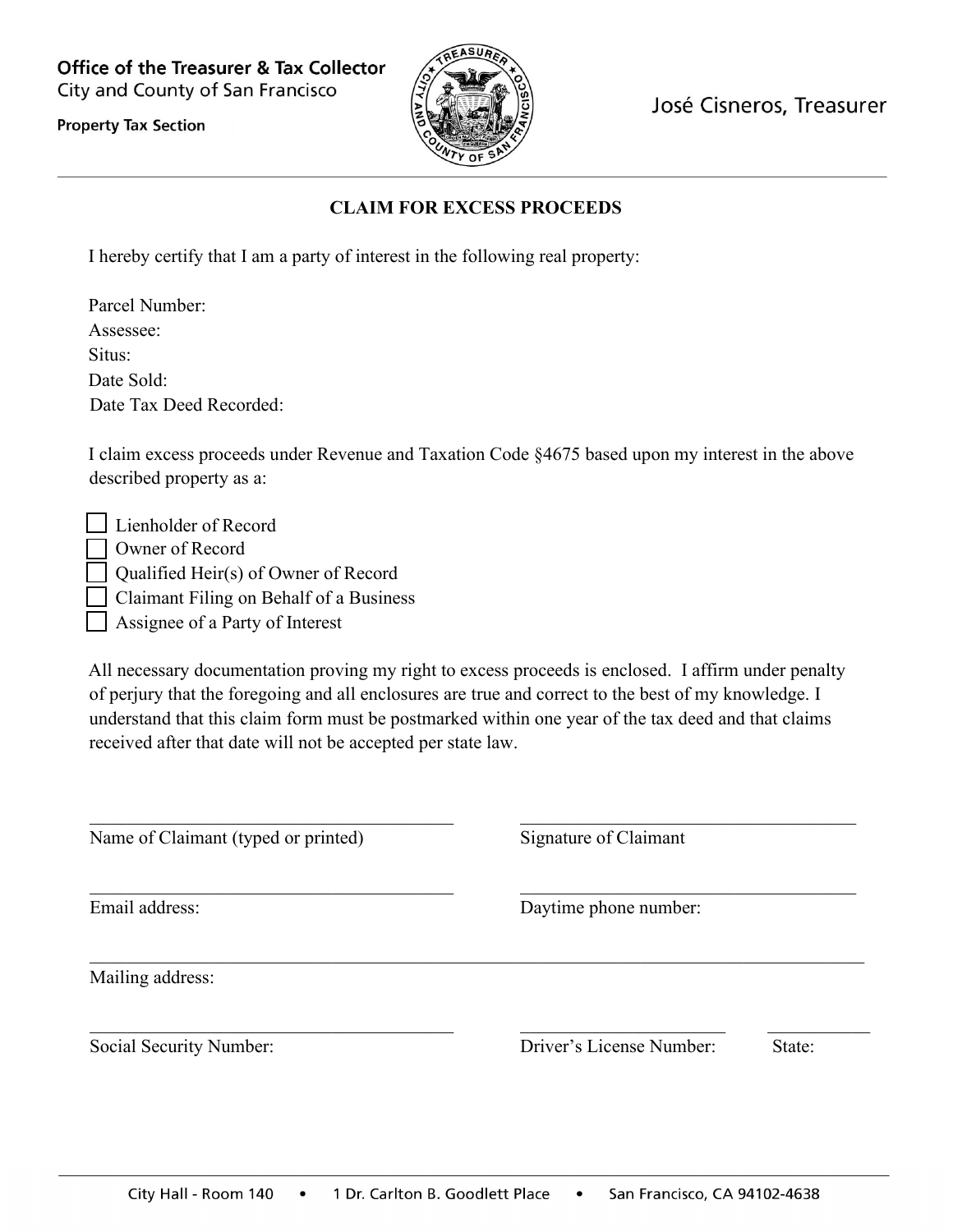**Office of the Treasurer & Tax Collector** City and County of San Francisco



José Cisneros, Treasurer

**Property Tax Section** 

**A notary public or other officer completing this certificate verifies only the identity of the individual who signed the document to which this certificate is attached, and not the truthfulness, accuracy, or validity of that document.** 

**Submit completed form to: City and County of San Francisco Office of the Treasurer & Tax Collector-Legal Section PO Box 7246 San Francisco, CA 94120-7426** 

State of California County of

Subscribed and sworn to (or affirmed) before me on the \_\_\_\_\_ day of \_\_\_\_\_\_\_\_\_, 20\_\_\_, by \_\_\_\_\_\_\_\_\_\_\_\_\_\_\_\_\_\_\_\_\_\_\_\_\_\_\_, proved to me on the basis of satisfactory evidence to be the person(s) who appeared before me.

(seal) Signature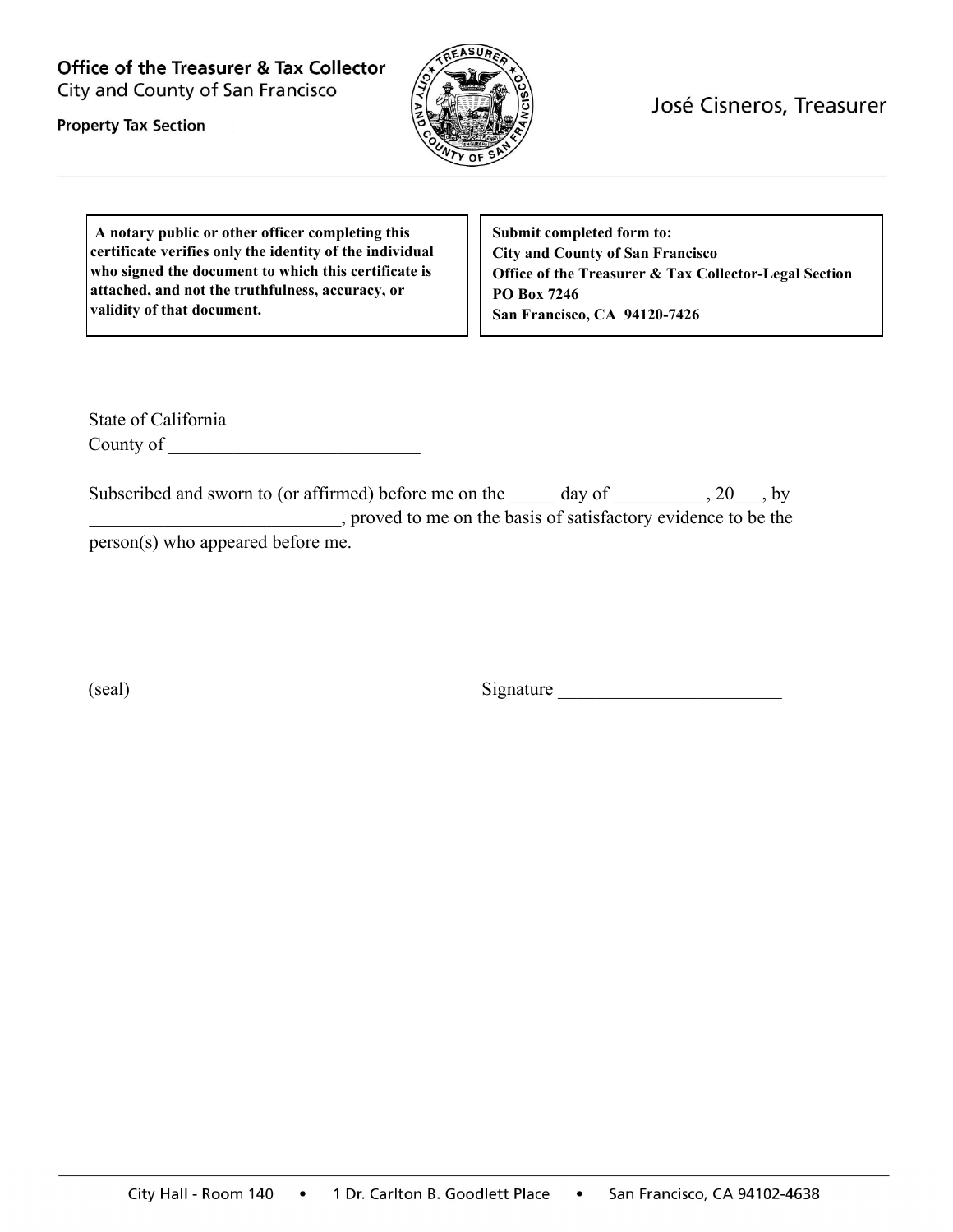**Office of the Treasurer & Tax Collector** City and County of San Francisco



## José Cisneros, Treasurer

**Property Tax Section** 

The California Revenue and Taxation Code, section 4675, states in part (paraphrased):

Parties of interest and their order of priority are:

- (a) First, lien holders of record prior to the recordation of the tax deed to the purchaser, in the order of their priority.
- (b) Then, any person with title of record to all or any portion of the property prior to the recordation of the tax deed to the purchaser. In the event that a person with title of record is deceased at the time of distribution of excess proceeds, the heirs may submit an affidavit pursuant to Chapter 3 (commencing with section 13100) of Part 1 of Division 8 of the Probate Code to support their claim for excess proceeds.
- (c) A party of interest in the property at the time of the sale may assign his or her right to claim the excess proceeds only by a dated, written instrument that explicitly states that the right to claim the excess proceeds is being assigned, and only after each party to the proposed assignment has disclosed to each other party to the proposed assignment all facts of which he or she is aware relating to the value of the right that is being assigned (§4675).

If you believe you qualify as a party of interest in the sale of tax defaulted property described on the enclosed claim hereof, please fill out the claim form stating how you have determined your status as a party of interest.

You must attach original supporting documents to verify your claim as follows:

1) **Parties of Interest under subsection (a),** Trust Deed beneficiaries must submit the original promissory note, trust deed and any assignments, evidencing the lien or security interest, along with a statement setting forth the original amount of the lien, the total amount of payments received reducing the original amount of the lien, and the amount that was still due and payable as of the date of the sale of the tax defaulted property by the tax collector. If you are a judgment creditor or other type of lienholder, you also must submit a statement setting forth the original amount of the lien, the total amount of payments received reducing the original amount of the lien, and the amount that was still due and payable as of the date of the sale of the tax defaulted property by the tax collector. In addition, judgment creditors must also submit verifiable proof that the judgment debtor is the person(s) who possessed record ownership of the property sold at the tax sale.

2) **Parties of Interest under subsection (b),** you must submit original recorded documents (e.g., deed, death certificate, court order, etc.) supporting your claim. You must also submit a notarized verification that you are the person named in the document where you acquired title, and photo proof